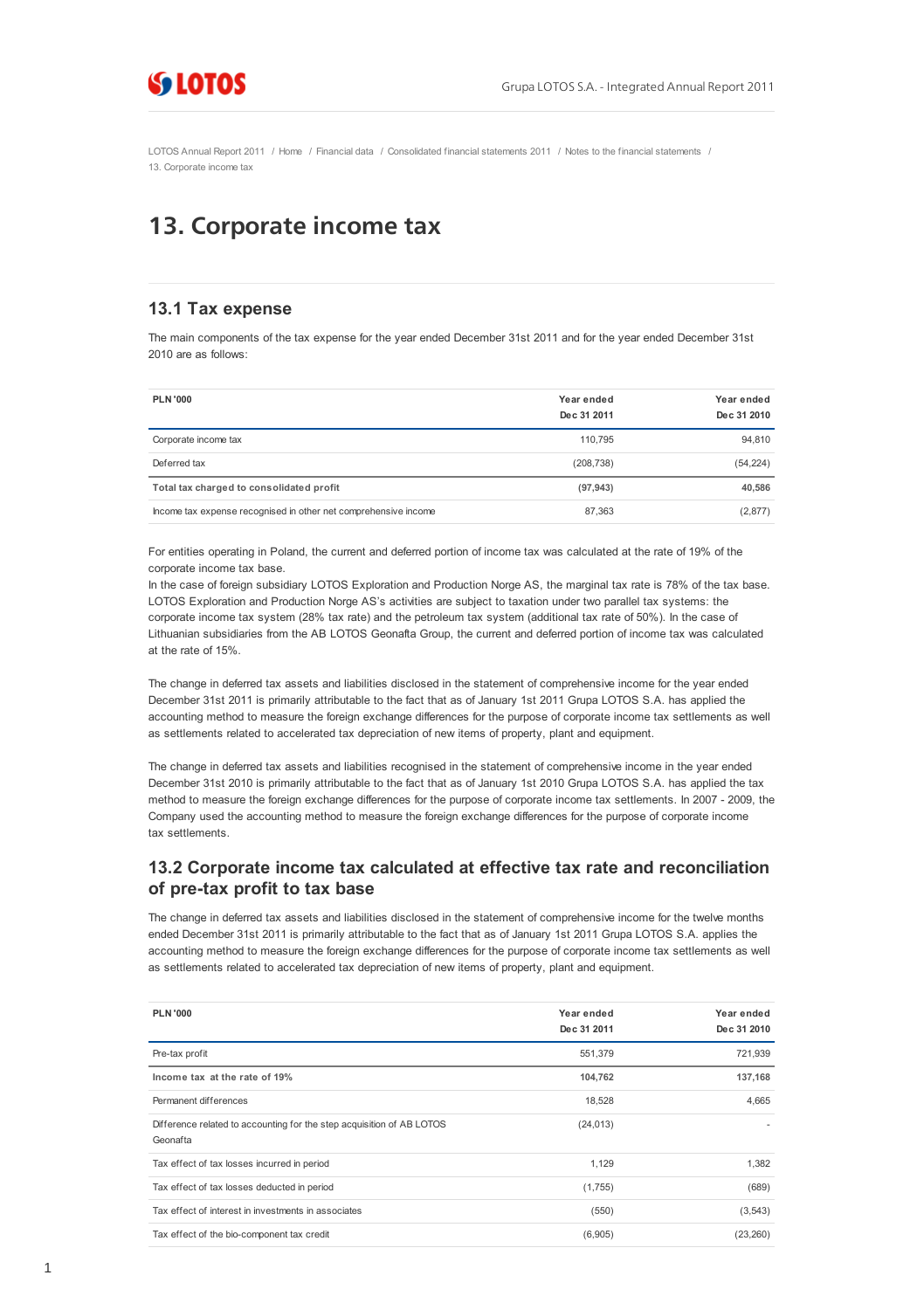| Tax effect of the economic zone tax credit                              | 4.755     | (4, 755)  |
|-------------------------------------------------------------------------|-----------|-----------|
| Adjustments disclosed in current year related to tax for previous years | 148       | (3, 334)  |
| Difference resulting from the application of tax rates other than 19%   | (193,990) | (61, 973) |
| Other differences                                                       | (52)      | (5,075)   |
| Total                                                                   | (97, 943) | 40,586    |
| Corporate income tax calculated at effective tax rate                   | ۰         | 5.6%      |

The difference between the tax amount disclosed in the statement of comprehensive income and the amount calculated by applying the tax rate to pre-tax profit results from the following items:

| <b>PLN '000</b>                                                                        | Year ended<br>Dec 31 2011 | Year ended<br>Dec 31 2010 |
|----------------------------------------------------------------------------------------|---------------------------|---------------------------|
| Pre-tax profit/(loss) of companies subject to 19% tax rate                             | 938,309                   | 759,768                   |
| Income tax at the rate of 19%                                                          | 178,279                   | 144,356                   |
| Tax effect of revenue/income not classified as revenue/income under<br>tax regulations | (171, 945)                | (145,063)                 |
| Tax effect of expenses w hich are non-deductible under tax regulations                 | 161,901                   | 210,752                   |
| Tax effect of tax losses deducted in period                                            | (1,756)                   | (62, 945)                 |
| Tax effect of tax losses incurred in period                                            | 154,744                   | 693                       |
| Tax effect of interest in investments in associates                                    | (550)                     | (3, 543)                  |
| Other                                                                                  | (185, 593)                | (21, 119)                 |
| Total                                                                                  | 135,080                   | 123,131                   |
| Adjustments under bio-component tax credit                                             | (11, 117)                 | (3,296)                   |
| Adjustments disclosed in current year related to tax for previous years                | 21                        | (3,334)                   |
| Income tax of companies subject to 19% tax rate                                        | 123,984                   | 116,501                   |
| Tax effect of foreign operations (a)                                                   | (13, 189)                 | (21, 691)                 |
| Total income tax disclosed in the statement of comprehensive<br>income                 | 110,795                   | 94,810                    |
|                                                                                        |                           |                           |
| Pre-tax profit/(loss) of foreign operations (Norw ay)                                  | (454, 587)                | (41, 038)                 |
| Revenue/income not classified as revenue/income under tax regulations                  | 21,574                    | 2,156                     |
| Expenses w hich are non-deductible under tax regulations                               | 147,182                   | (187, 141)                |
| Tax base - taxation at the tax rate of 28%                                             | (285, 831)                | (226, 023)                |
| Tax credit in connection w ith higher depreciation of assets                           | (63, 378)                 | (61, 359)                 |
| Other                                                                                  | 53,769                    | 33,320                    |
| Tax base - taxation at the tax rate of 50%                                             | (295, 440)                | (254, 062)                |
| Income tax at the rate of 28%                                                          | (80,033)                  | (63, 286)                 |
| Income tax at the rate of 50%                                                          | (147, 720)                | (127, 031)                |
| Accrued tax loss carry-forw ard                                                        | 201,175                   | 165,404                   |
| Adjustments disclosed in current year related to tax for previous years                |                           | 3,119                     |
| Other differences                                                                      | 14                        |                           |
| Tax effect of foreign operations (Norway)                                              | (26, 564)                 | (21, 794)                 |
|                                                                                        |                           |                           |
| Pre-tax profit/(loss) of foreign operations (Lithuania)                                | 55,009                    | (42)                      |
| Revenue/income not classified as revenue/income under tax regulations                  | (11, 074)                 |                           |
| Expenses w hich are non-deductible under tax regulations                               | 45,310                    |                           |
| Other                                                                                  | (138)                     |                           |
| Tax base - taxation at the tax rate of 15%                                             | 89,107                    |                           |
| Income tax at the rate of 15%                                                          | 13,366                    |                           |
| Tax effect of foreign operations (Lithuania)                                           | 13,366                    |                           |
|                                                                                        |                           |                           |
| Pre-tax profit/(loss) of other foreign operations                                      | 12,649                    | 3,250                     |
| Tax effect of other foreign operations                                                 | 9                         | 103                       |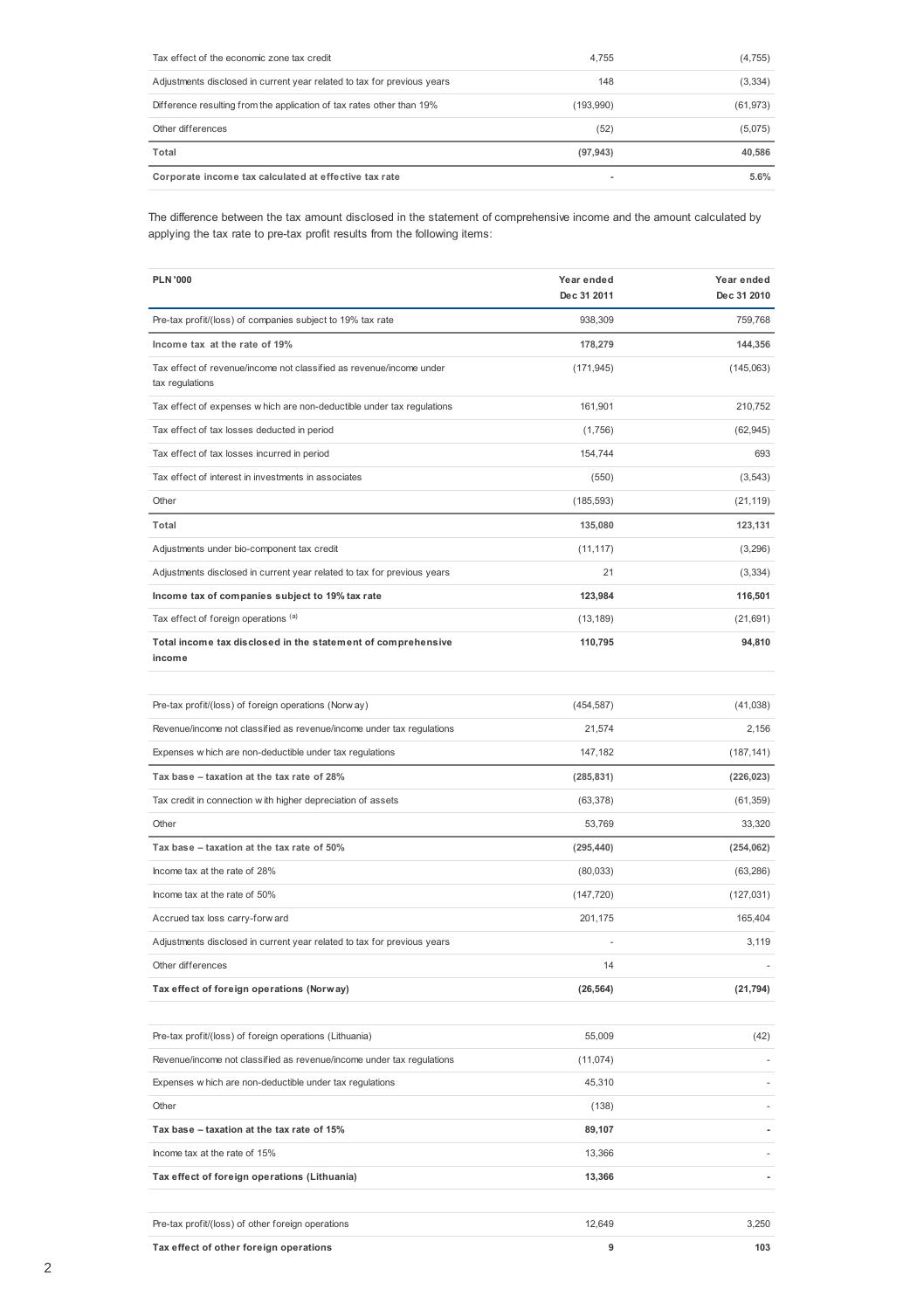| Total pre-tax profit/(loss) of foreign operations | (386.929) | (37, 830) |
|---------------------------------------------------|-----------|-----------|
| Total tax effect of foreign operations (a)        | (13.189)  | (21, 691) |

## **13.3 Corporate income tax receivable and payable**

| <b>PLN '000</b>                 | Dec 31 2011 | Dec 31 2010 |
|---------------------------------|-------------|-------------|
| Corporate income tax receivable | 132,876     | 47,492 (1)  |
| Expected tax refund             | 132,876     | 47,492      |
|                                 |             |             |
| Corporate income tax payable    | 7,420       | 15,188      |
| Income tax expected to be paid  | 7.420       | 15,188      |

 $(1)$  The Parent offset corporate income tax receivable against VAT payable in 2010.

## **13.4 Deferred income tax**

As at December 31st 2011, December 31st 2010 and January 1st 2010, the net deferred tax assets (liabilities) comprised the following items:

|                                                                                                                   | Statement of financial position |                           | Statement of comprehensive<br>income<br>Year ended |                           |                           |
|-------------------------------------------------------------------------------------------------------------------|---------------------------------|---------------------------|----------------------------------------------------|---------------------------|---------------------------|
|                                                                                                                   | Dec 31 2011<br>(restated)       | Dec 31 2010<br>(restated) | Jan 1 2010<br>(restated)                           | Dec 31 2011<br>(restated) | Dec 31 2010<br>(restated) |
| Deferred tax liabilities                                                                                          |                                 |                           |                                                    |                           |                           |
| Difference betw een present tax and<br>accounting value of property, plant and<br>equipment and intangible assets | 809,221                         | 518,132                   | 373,262                                            | 291.089                   | 144,870                   |
| Positive valuation of derivatives                                                                                 | 6.088                           | 13.180                    | 10,508                                             | (7,092)                   | 2.672                     |
| Finance lease                                                                                                     | 33,527                          | 16,089                    | 16,452                                             | 17,438                    | (363)                     |
| Exchange differences on translating foreign<br>operations recognised in equity                                    | 13,864                          | 2,877                     |                                                    | 10,987                    | 2,877                     |
| Exchange differences on revaluation of<br>foreign-currency denominated items                                      | 6,312                           | 21,146                    | 20,216                                             | (14, 834)                 | 930                       |
| Provision for Lithuanian licences acquired                                                                        | 60,557                          | ä,                        | ä,                                                 | 60,557                    |                           |
| Other                                                                                                             | 40,127                          | 21,475                    | 12,558                                             | 18,652                    | 8,917                     |
| Deferred tax liabilities                                                                                          | 969,696                         | 592,899                   | 432,996                                            | 376,797                   | 159,903                   |
| Deferred tax assets                                                                                               |                                 |                           |                                                    |                           |                           |
| Provision for employee benefits                                                                                   | 36,701                          | 34,783                    | 18,903                                             | 1,918                     | 15,880                    |
| Impairment losses on inventories                                                                                  | 1,877                           | 1,473                     | 1,531                                              | 404                       | (58)                      |
| Impairment losses on property, plant and<br>equipment and intangible assets                                       | 206,736                         | 23,264                    | 11,036                                             | 183,472                   | 12,228                    |
| Negative valuation of derivatives                                                                                 | 35,671                          | 52,036                    | 41,875                                             | (16, 365)                 | 10,161                    |
| Exchange differences on revaluation of<br>foreign-currency denominated items                                      | 320                             | 35,985                    | 1                                                  | (35,665)                  | 35,984                    |
| Impairment losses on receivables                                                                                  | 17,767                          | 18,011                    | 20,772                                             | (244)                     | (2,761)                   |
| Finance lease                                                                                                     | 33,765                          | 14,415                    | 15,729                                             | 19,350                    | (1, 314)                  |
| Mining Facilities Decommissioning Fund and<br>provision for reclamation                                           | 20.746                          | 15,551                    | 10,932                                             | 5.195                     | 4,619                     |
| Unrealised margin assets                                                                                          | 2,382                           | 1,789                     | 8,026                                              | 593                       | (6, 237)                  |
| Accrued tax loss carry-forw ard                                                                                   | 769,794                         | 380,561                   | 269,653                                            | 389,233                   | 110,908                   |
| Other provisions                                                                                                  | 6,011                           | 8,997                     | 3,986                                              | (2,986)                   | 5,011                     |
| Tax relief on biocomponents                                                                                       | 15,752                          | 19,964                    |                                                    | (4,212)                   | 19.964                    |